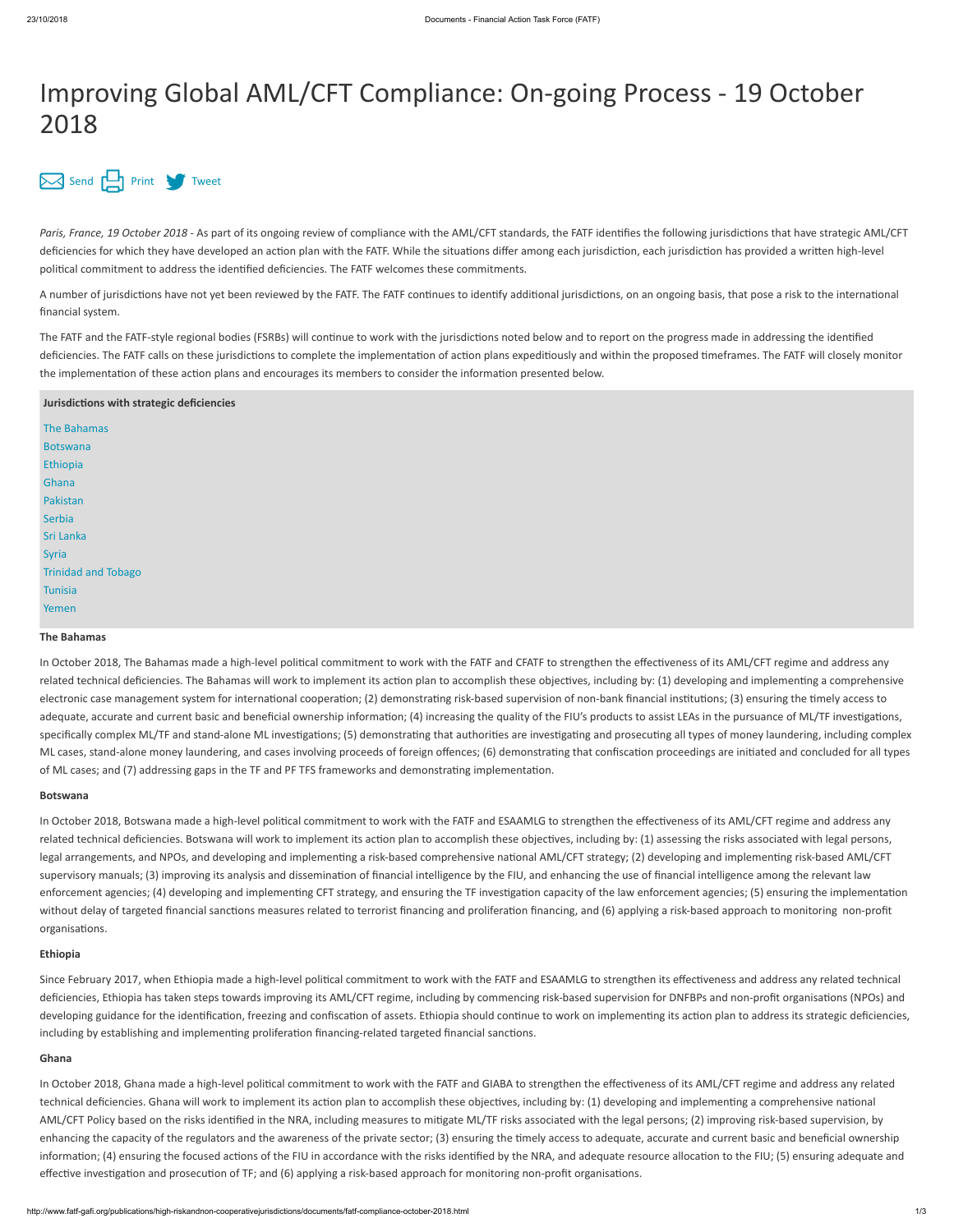#### <span id="page-1-0"></span>**Pakistan**

In June 2018, Pakistan made a high-level political commitment to work with the FATF and APG to strengthen its AML/CFT regime and to address its strategic counter-terrorist financing-related deficiencies. Pakistan will work to implement its action plan to accomplish these objectives, including by: (1) demonstrating that TF risks are properly identified, assessed, and that supervision is applied on a risk-sensitive basis; (2) demonstrating that remedial actions and sanctions are applied in cases of AML/CFT violations, and that these actions have an effect on AML/CFT compliance by financial institutions; (3) demonstrating that competent authorities are cooperating and taking action to identify and take enforcement action against illegal money or value transfer services (MVTS); (4) demonstrating that authorities are identifying cash couriers and enforcing controls on illicit movement of currency and understanding the risk of cash couriers being used for TF; (5) improving inter-agency coordination including between provincial and federal authorities on combating TF risks; (6) demonstrating that law enforcement agencies (LEAs) are identifying and investigating the widest range of TF activity and that TF investigations and prosecutions target designated persons and entities, and persons and entities acting on behalf or at the direction of the designated persons or entities; (7) demonstrating that TF prosecutions result in effective, proportionate and dissuasive sanctions and enhancing the capacity and support for prosecutors and the judiciary; and (8) demonstrating effective implementation of targeted financial sanctions (supported by a comprehensive legal obligation) against all 1267 and 1373 designated terrorists and those acting for or on their behalf, including preventing the raising and moving of funds, identifying and freezing assets (movable and immovable), and prohibiting access to funds and financial services; (9) demonstrating enforcement against TFS violations including administrative and criminal penalties and provincial and federal authorities cooperating on enforcement cases; (10) demonstrating that facilities and services owned or controlled by designated person are deprived of their resources and the usage of the resources.

#### <span id="page-1-1"></span>**Serbia**

Since February 2018, when Serbia made a high-level political commitment to work with the FATF and MONEYVAL to strengthen the effectiveness of its AML/CFT regime and address any related technical deficiencies, Serbia has taken steps towards improving its AML/CFT regime, including by: updating and communicating the results of its NRA; and demonstrating the investigation and prosecution of third-party and stand-alone ML. Serbia should continue to work on implementing its action plan to address its strategic deficiencies, including by: (1) demonstrating that obligated entities have adequate risk mitigation-related requirements; (2) subjecting lawyers to AML/CFT supervision in practice, integrating the results of institutional risk assessments into supervisory matrices, and demonstrating the timely and effective imposition of sanctions; (3) demonstrating that competent authorities have timely access to beneficial ownership information regarding legal persons, and that such information is adequate, accurate, and current; (4) demonstrating the implementation without delay of targeted financial sanctions measures related to terrorist financing and taking proportionate measures for non-profit organisations in line with a risk-based approach; and (5) demonstrating the implementation without delay of targeted financial sanctions related to proliferation financing.

#### **Sri Lanka**

Since November 2017, when Sri Lanka made a high-level political commitment to work with the FATF and APG to strengthen the effectiveness of its AML/CFT regime and address any related technical deficiencies, Sri Lanka has taken steps towards improving its AML/CFT regime, including by providing case studies and statistics to demonstrate that competent authorities can obtain beneficial ownership information in relation to legal persons in a timely manner; issuing amendments to the directive in relation to CDD obligations; and establishing a targeted financial sanctions regime to implement relevant UNSCRs related to Iran and issuing a related directive. Sri Lanka should continue to work on implementing its action plan to address its strategic deficiencies, including by enhancing risk-based supervision high-risk DNFBPs, including through prompt and dissuasive enforcement actions and sanctions, as appropriate; and demonstrating effective implementation of its targeted financial sanctions obligations related to proliferation financing.

#### <span id="page-1-2"></span>**Syria**

Since February 2010, when Syria made a high-level political commitment to work with the FATF and MENAFATF to address its strategic AML/CFT deficiencies, Syria has made progress to improve its AML/CFT regime. In June 2014, the FATF determined that Syria had substantially addressed its action plan at a technical level, including by criminalising terrorist financing and establishing procedures for freezing terrorist assets. While the FATF determined that Syria has completed its agreed action plan, due to the security situation, the FATF has been unable to conduct an on-site visit to confirm whether the process of implementing the required reforms and actions has begun and is being sustained. The FATF will continue to monitor the situation, and will conduct an on-site visit at the earliest possible date.

#### **Trinidad and Tobago**

Since November 2017, when Trinidad and Tobago made a high-level political commitment to work with the FATF and CFATF to strengthen the effectiveness of its AML/CFT regime and address any related technical deficiencies, Trinidad and Tobago has taken steps towards improving its AML/CFT regime, including by enacting amendments to its Anti-Terrorism Act and legislation on criminal justice reforms which will speed up consideration of ML cases in courts. Trinidad and Tobago should continue to work on implementing its action plan to address its strategic deficiencies, including by: (1) adopting and implementing the relevant measures to further enhance international cooperation; (2) addressing issues related to transparency and beneficial ownership; (3) completing the legislative efforts to enhance the processing of ML charges before the courts; (4) taking measures to enhance tracing and confiscation of criminal proceeds; (5) ensuring TFS are implemented without delay and implementing measures to monitor NPOs on the basis of risk; and (6) developing, adopting, and implementing the necessary framework to counter proliferation financing.

#### <span id="page-1-3"></span>**Tunisia**

Since November 2017, when Tunisia made a high-level political commitment to work with the FATF and MENAFATF to strengthen the effectiveness of its AML/CFT regime and address any related technical deficiencies, Tunisia has taken steps towards improving its AML/CFT regime, including by conducting outreach to the DNFBPs to raise their awareness of the AML/CFT obligations, and hiring and training financial analysts of the FIU. Tunisia should continue to work on implementing its action plan to address its strategic deficiencies, including by: (1) fully integrating the DNFBPs into its AML/CFT regime; (2) maintaining comprehensive and updated commercial registries and strengthening the system of sanctions for violations of transparency obligations; (3) continuing to demonstrate increasing efficiency with regard to suspicious transaction report processing; (4) demonstrating that its terrorism-related TFS regime is fully functional and that it is appropriately monitoring the association sector; and (5) establishing and implementing proliferation finance-related targeted financial sanctions.

#### <span id="page-1-4"></span>**Yemen**

Since February 2010, when Yemen made a high-level political commitment to work with the FATF and MENAFATF to address its strategic AML/CFT deficiencies, Yemen has made progress to improve its AML/CFT regime. In June 2014, the FATF determined that Yemen had substantially addressed its action plan at a technical level, including by: (1) adequately criminalising money laundering and terrorist financing; (2) establishing procedures to identify and freeze terrorist assets; (3) improving its customer due diligence and suspicious transaction reporting requirements; (4) issuing guidance; (5) developing the monitoring and supervisory capacity of the financial sector supervisory authorities and the financial